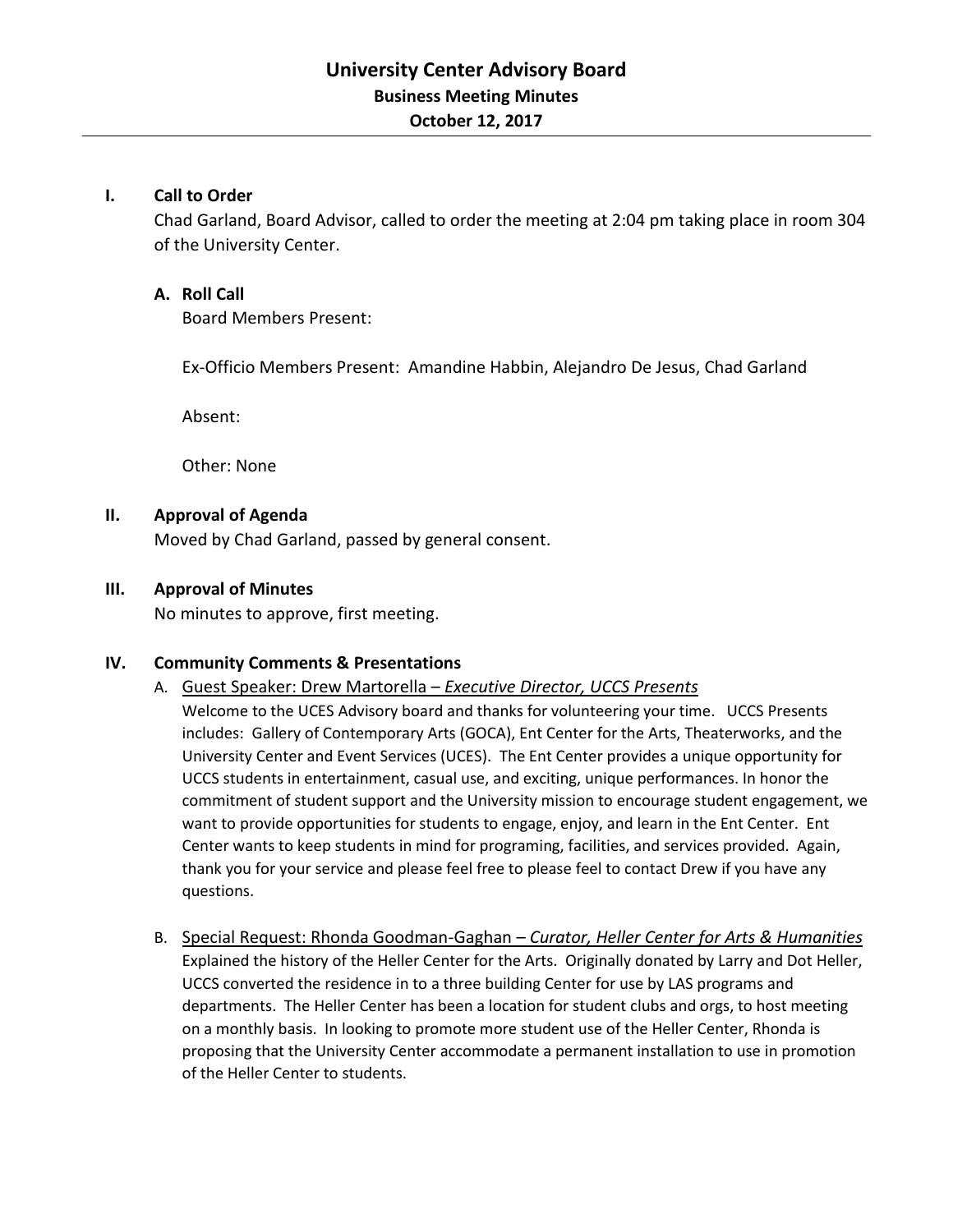## V. University Center Updates

- A. University Center Reporting Structure
	- 1. Discussed how Auxiliaries, including UCES, now reports under Student Success instead of Administration and Finance.
- B. University Center Budget
	- 1. Wil do a full presentation at next meeting.
- C. University Center Programming
	- 1. November Movie Event
	- 2. Halloween Costume Contest
- D. University Center Projects
	- 1. 150K is set aside each year, when possible, from UCES reserves on facility improvements.
	- 2. Two years ago new event/lounge/atrium furniture was purchased.
	- 3. Last year an all gender restroom was proposed for the renovation of  $1<sup>st</sup>$  floor restrooms. Security concerns and cost may be prohibitive which means a general renovation will occur. Construction on this project may happen over the upcoming summer.
	- 4. Over Winter Break this year upgrades and renovations are happing in the UC302 Theater.
	- 5. A secure enclosed mail room is being added in the UC later this semester.
	- 6. Planning for the University Center and Event Services suite remodel to provide more work space as staff expands is underway.
	- 7. Solar Panels for Gallogly were recently completed. This project is expected to create a near zero balance energy use building.
		- a. Were the new solar panels paid from out of the UCES reserves? Yes.
	- 8. Request for Board to consider options to expand UC student lounge space (presented by Joey Vijayam). Discussed need and desire of students to have more lounge space similar to Student Life and Leadership lounge space. Suggested use of UC Upper Plaza for addition although there are funding, structural, and engineering challenges related to using that space. The board agreed to add item for future discussion.
- VI. Committee Reports None
- VII. Old Business None
- VIII. New Business
	- A. Heller Center request for display space.

Concerns were raised about the use of a stand alone diplay cabinet in regards to setting precedent for future requests, security of items in cabinet, possible damage, limited locations. Possibility of wall display is possible. Could be one of existing boards that can